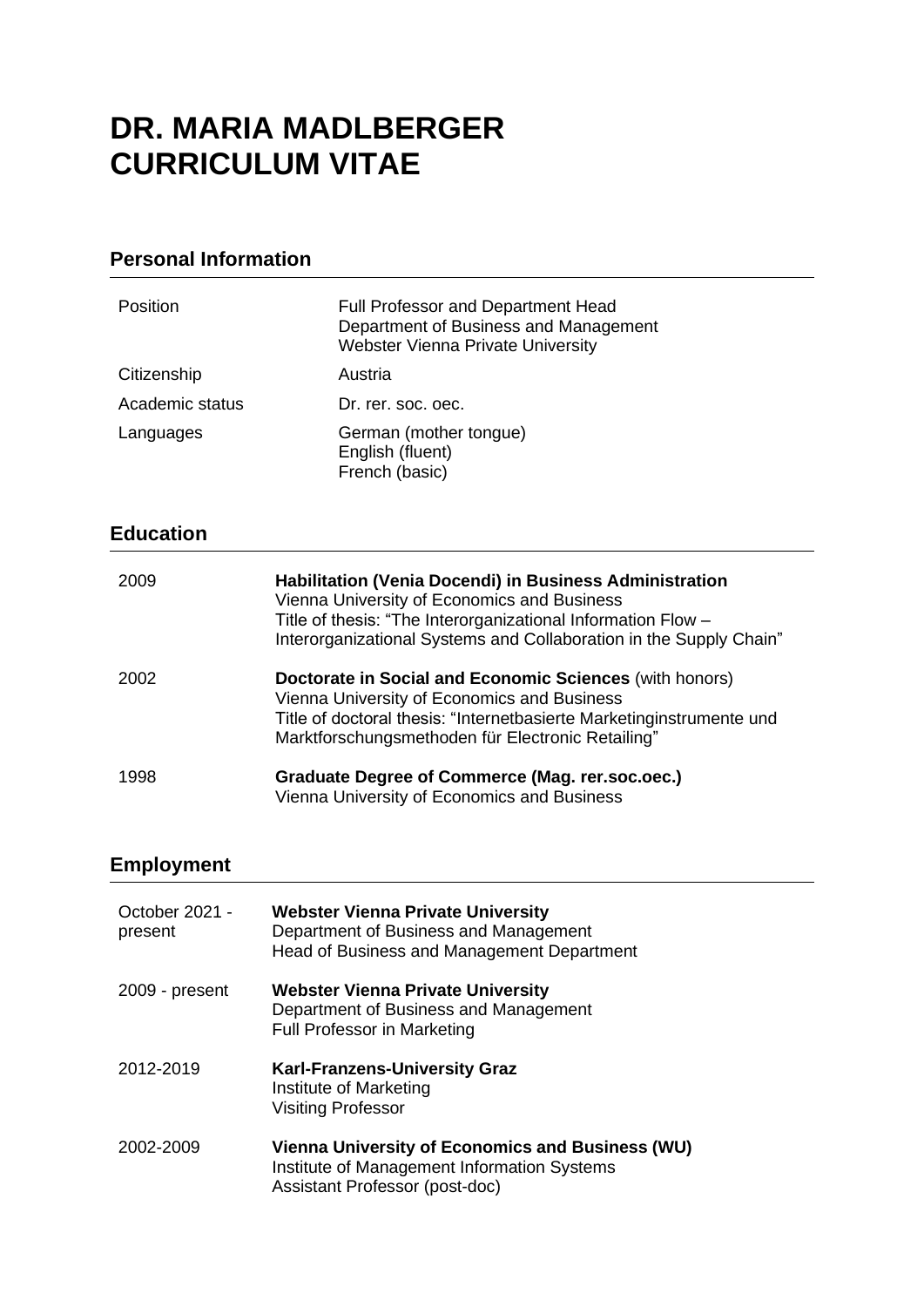| 1999-2002 | <b>Vienna University of Economics and Business (WU)</b><br>Department of Retailing and Marketing<br>Assistant Professor (prae-doc) |
|-----------|------------------------------------------------------------------------------------------------------------------------------------|
| 1993-1999 | <b>Key Account Trade Journal</b><br>Editor and financial management                                                                |

# **Teaching activities**

### **Current teaching activities (2021/22) at Webster Vienna Private University**

| <b>Course name</b>                                              | Level         | <b>US credits</b> | <b>ECTS</b> |
|-----------------------------------------------------------------|---------------|-------------------|-------------|
| MNGT 2500 Marketing                                             | Undergraduate | 3                 | 6           |
| MNGT 4570 Marketing Research                                    | Undergraduate | 3                 | 6           |
| MRKT 5000 Foundations of Marketing Strategic<br><b>Thinking</b> | Graduate      | 3                 | 7.5         |
| <b>MRKT 5610 Marketing Channel Management</b>                   | Graduate      | 3                 | 7.5         |
| MRKT 5740 Management of Digital Marketing                       | Graduate      | 3                 | 7.5         |

#### **Previous teaching activities at Webster Vienna Private University (2009-2021)**

| <b>Course name</b>                                                                                                                        | Level         | <b>US credits</b> | <b>ECTS</b> |
|-------------------------------------------------------------------------------------------------------------------------------------------|---------------|-------------------|-------------|
| MNGT 4330 International Marketing                                                                                                         | Undergraduate | 3                 | 6           |
| MRKT 5850 Marketing Research                                                                                                              | Graduate      | 3                 | 7.5         |
| MNGT 3100 Issues in Management: Electronic<br>Commerce                                                                                    | Undergraduate | 3                 | 6           |
| <b>BUSN 4110 Operations Management</b>                                                                                                    | Undergraduate | 3                 | 6           |
| <b>BUSN 6110 Operations and Project Management</b>                                                                                        | Graduate      | 3                 | 7.5         |
| <b>MRKT 5960 Marketing Management</b>                                                                                                     | Graduate      | 3                 | 7.5         |
| BUSN 6000/MRKT 6000 Business Research<br>Analysis/Integrated Studies in<br>Marketing/International Business/ Human<br>Resource Management | Graduate      | 3                 | 7.5         |

### **Courses taught at Karl-Franzens-University Graz (2012-2019)**

| <b>Course name</b>                     | Level         | <b>ECTS</b> | Language |
|----------------------------------------|---------------|-------------|----------|
| Introductory Marketing Research        | Undergraduate | 4           | English  |
| <b>Advanced Marketing Research</b>     | Undergraduate | 4           | English  |
| <b>Master Course Marketing</b>         | Graduate      | 4           | English  |
| <b>Business-to-Business Management</b> | Graduate      | 4           | German   |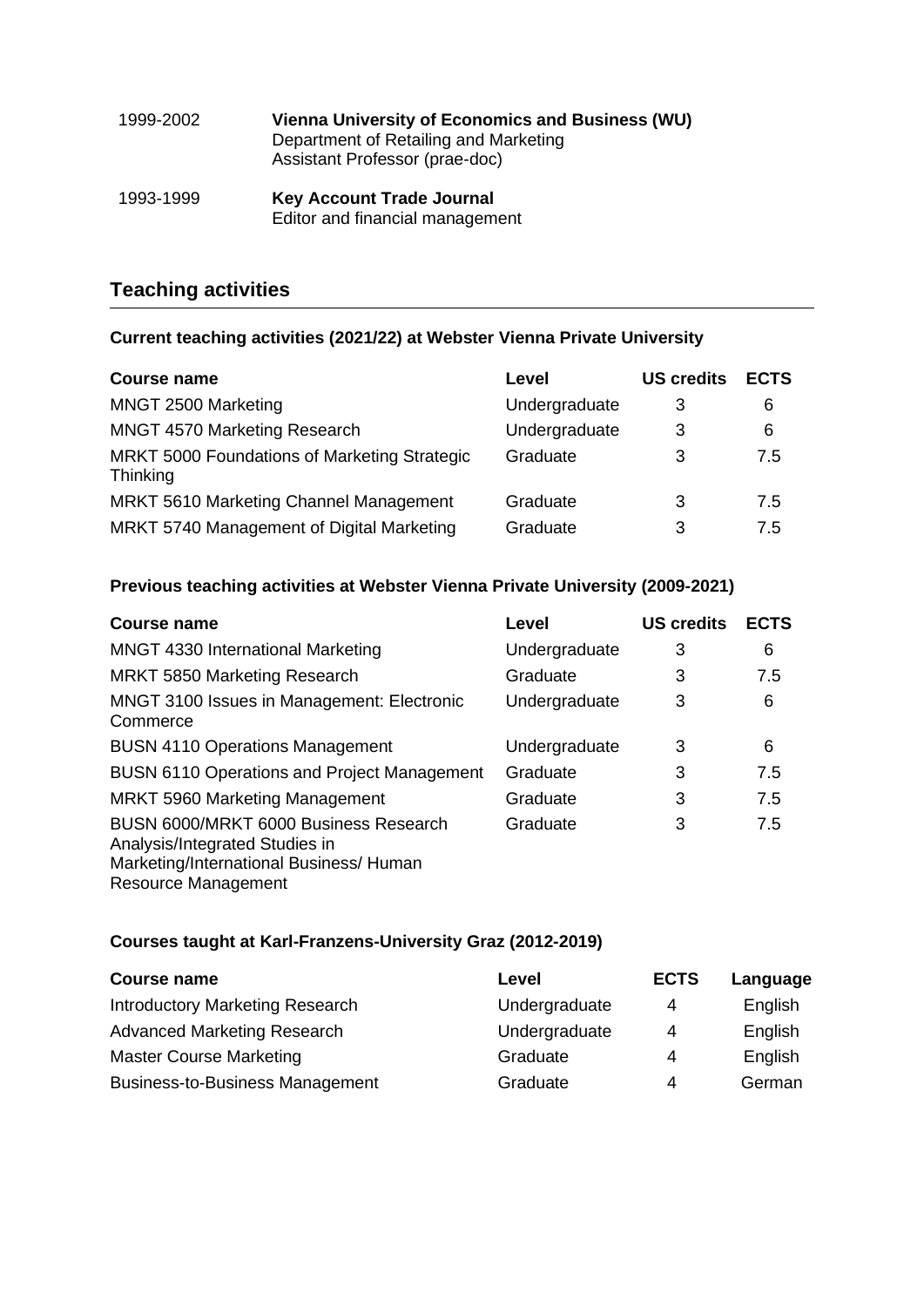#### **Courses taught at Vienna University of Economics and Business (WU) (1999-2009)**

| <b>Course name</b>                                            | <b>Level</b>                  | <b>ECTS</b> | Language |
|---------------------------------------------------------------|-------------------------------|-------------|----------|
| Information Technology Project with Bachelor<br><b>Thesis</b> | Undergraduate                 | 4           | German   |
| <b>Enterprise Resource Planning Systems</b>                   | Graduate                      | 4           | English  |
| <b>Electronic Commerce Business to Business</b>               | Graduate                      | 3.5         | German   |
| <b>Information Systems</b>                                    | Undergraduate                 | 4           | German   |
| <b>Electronic Commerce and New Media</b>                      | Undergraduate                 | 4           | German   |
| <b>Retail Marketing and Electronic Commerce</b>               | Graduate                      | 6           | German   |
| Marketing                                                     | Undergraduate                 | 3           | German   |
| Marketing                                                     | Graduate                      | 6           | German   |
| <b>Scientific Writing</b>                                     | Undergraduate<br>and graduate | 3           | German   |
| Lecture series "Dialog with Practice"                         | Undergraduate<br>and graduate | 3           | German   |

### **Development of course materials**

| 2018 | Development of Online Master Course "Marketing Channel Management" for |
|------|------------------------------------------------------------------------|
|      | the international Webster University network                           |

2008 Development of English course script: M. Madlberger, D. Meyer, C. Nebenführ: "Enterprise Resource Planning Systems – Lecture Notes"

#### **Further guest lectures/seminars**

| 2015      | E-Commerce – ein globales oder ein lokales Business?<br>Vienna University of Economics and Business (WU)              |
|-----------|-----------------------------------------------------------------------------------------------------------------------|
| 2008      | From Business to Business - Zwischenbetriebliche<br>Informationssysteme, Friedrich Schiller Universität Jena          |
| 2004      | Electronic Commerce and Marketing on the Internet, Johannes<br>Kepler Universität Linz                                |
| 2003      | Organization Design and Information Management: Information<br>Systems. Executive MBA Supply Chain Management, Vienna |
| 2001-2002 | Electronic Commerce and Electronic Retailing, International MBA<br>program, University of Maribor, Slovenia           |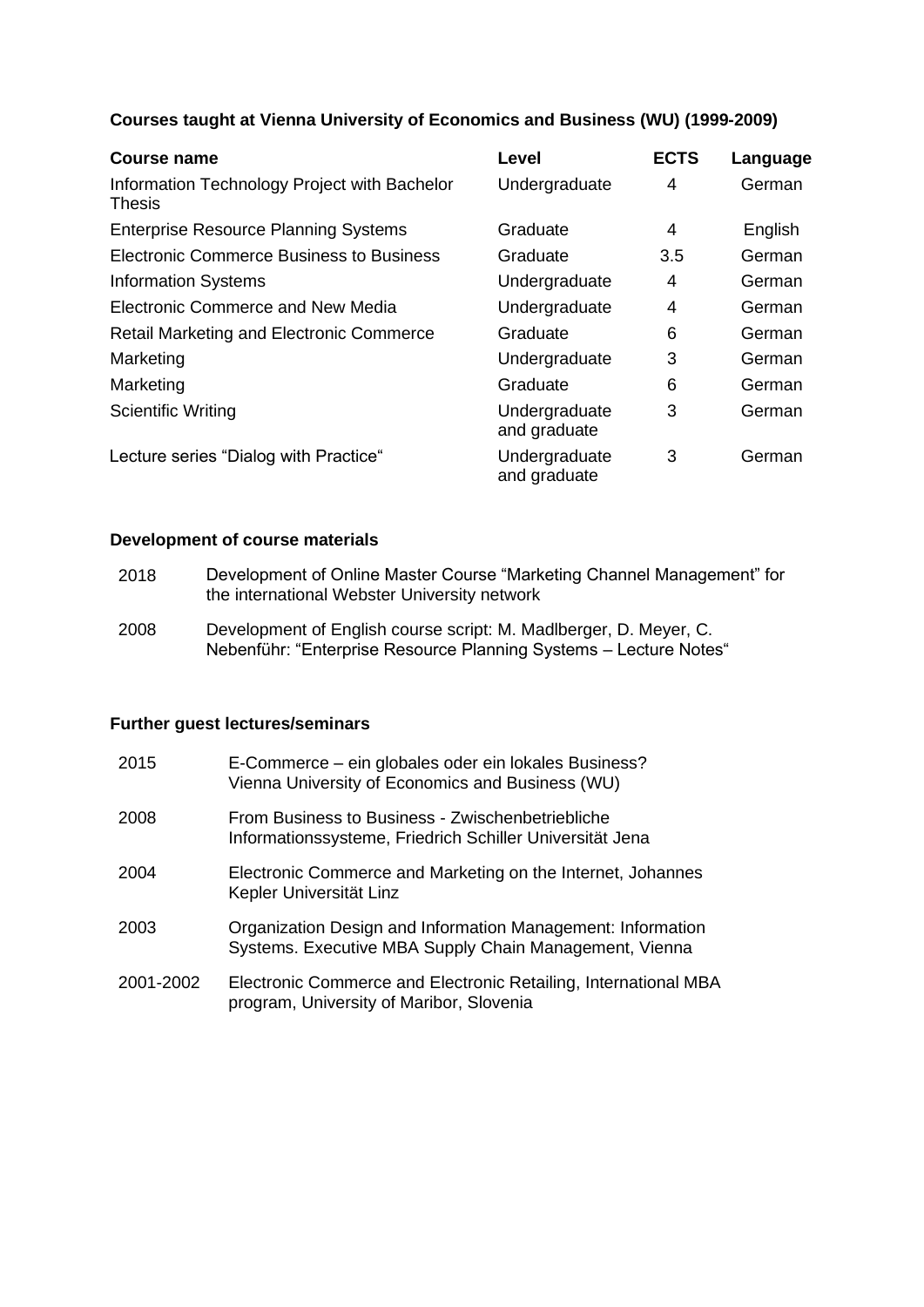### **Awards**

| 2009 | Award of Dr. Maria Schaumayer Stiftung for the Habilitation thesis                                                                                                                        |
|------|-------------------------------------------------------------------------------------------------------------------------------------------------------------------------------------------|
| 2009 | Award of the Department of Information Systems and Operations<br>for journal publication in the International Journal of e-<br>Collaboration, Vienna University of Economics and Business |
| 2007 | Award for Top Journal Publication in the "Wirtschaftsinformatik"<br>journal, Vienna University of Economics and Business                                                                  |
| 2003 | Stephan Koren Award                                                                                                                                                                       |
|      | Association of the Professors of the Vienna University of<br>Economics and Business for performance and research<br>contribution in doctoral studies                                      |
| 2000 | Jubilee Award of the Austrian National Bank<br>Sponsorship of doctoral dissertation                                                                                                       |

# **Faculty Services**

### **Webster Vienna Private University (current and past)**

| 2018-present             | <b>Faculty Advisor</b>                                                     |
|--------------------------|----------------------------------------------------------------------------|
| 2011-present             | Area Coordinator of Marketing, Department of Business and<br>Management    |
| 2009-present             | WVPU Representative at ECR Austria Academic Partnership                    |
| 2014-2015,<br>2018, 2021 | Faculty recruitment search committee member                                |
| 2016-2018                | Chair of the University Senate of WVPU                                     |
| 2017-2019                | Member and Interim Chair of Working Group on Equal<br>Opportunities (WGEO) |
| 2009-2016                | Member and head of the Research Review and Promotion<br>Committee          |

### **Faculty Services outside WVPU**

| 2020-2021 | <b>Doctoral Committee Member</b><br>University of Münster                             |
|-----------|---------------------------------------------------------------------------------------|
| 2009      | <b>Doctoral Committee Member</b><br>Vienna University of Economics and Business (WU)  |
| 1999-2010 | <b>Bachelor thesis supervisor</b><br>Vienna University of Economics and Business (WU) |
| 1999-2010 | <b>Master thesis supervisor</b><br>Vienna University of Economics and Business (WU)   |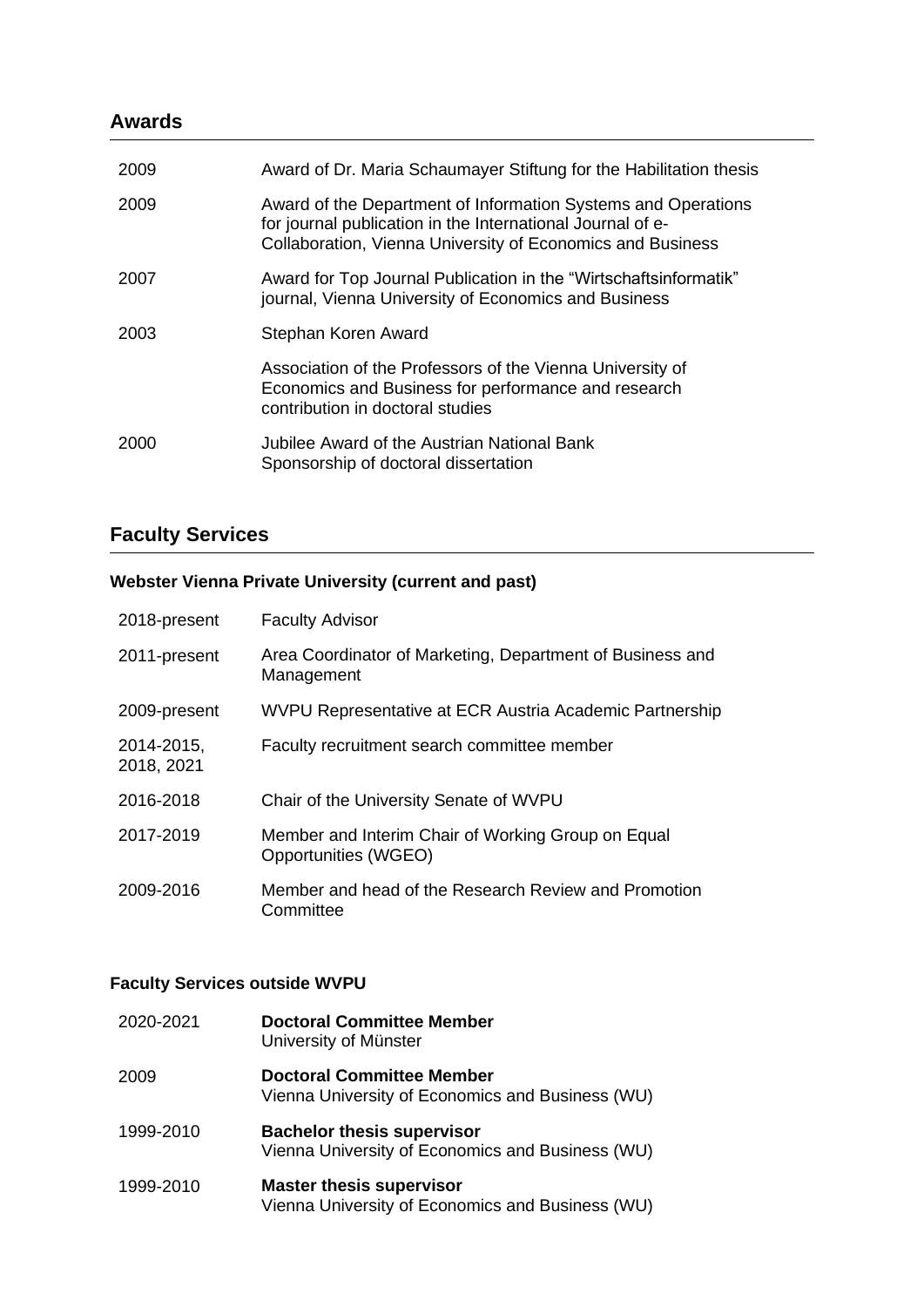# **Committee work**

| 2021-2022 | Member of Appointment Committee (Berufungskommission),<br>Karl-Franzens University Graz, Full Professor position in Marketing<br>and Business Analytics           |
|-----------|-------------------------------------------------------------------------------------------------------------------------------------------------------------------|
| 2019      | Member of Appointment Committee (Berufungskommission),<br>Karl-Franzens University Graz, Full Professor position in Business<br><b>Analytics and Data Science</b> |
| 2017-2018 | Member of Appointment Committee (Berufungskommission),<br>Karl-Franzens University Graz, Full Professor position in Marketing<br>and Business Analytics           |
| 2007-2009 | <b>Department Committee member</b><br>Department of Information Systems and Operations, Vienna<br>University of Economics and Business (WU)                       |
| 2007-2009 | <b>Institute Committee member</b><br>Institute for Management Information Systems and Operations,<br>Vienna University of Economics and Business (WU)             |
| 2007      | <b>Habilitation (Venia Docendi) Committee</b><br>Vienna University of Economics and Business (WU)                                                                 |

# **Services for Scientific Community**

| 2019-present        | <b>Senior Editor</b><br>Electronic Markets – the Journal of Networked Business                    |
|---------------------|---------------------------------------------------------------------------------------------------|
| 2017-present        | <b>Associate Editor</b><br>European Conference on Information Systems (ECIS)                      |
| 2009-present        | Verband der Hochschullehrer für Betriebswirtschaft (VHB)<br><b>Member</b>                         |
| 2018, 2020,<br>2021 | <b>Session Chair</b><br>Web WWW/Internet Conference (ICWI)                                        |
| 2014, 2019,<br>2021 | <b>Session Chair</b><br>Web Information Systems and Technology (WEBIST)                           |
| 2018-2020           | <b>Associate Editor</b><br>Internationale Konferenz Wirtschaftinformatik                          |
| 2017-2019           | <b>Associate Editor</b><br>Electronic Markets - the Journal of Networked Business                 |
| 2015-present        | <b>Editorial Board Member</b><br>Electronic Markets – the Journal of Networked Business           |
| 2018                | <b>Program Committee member</b><br>European Conference on Information Systems (ECIS)              |
| 2017-2018           | <b>Program Committee Member</b><br>Midwest Association for Information Systems (MWAIS) conference |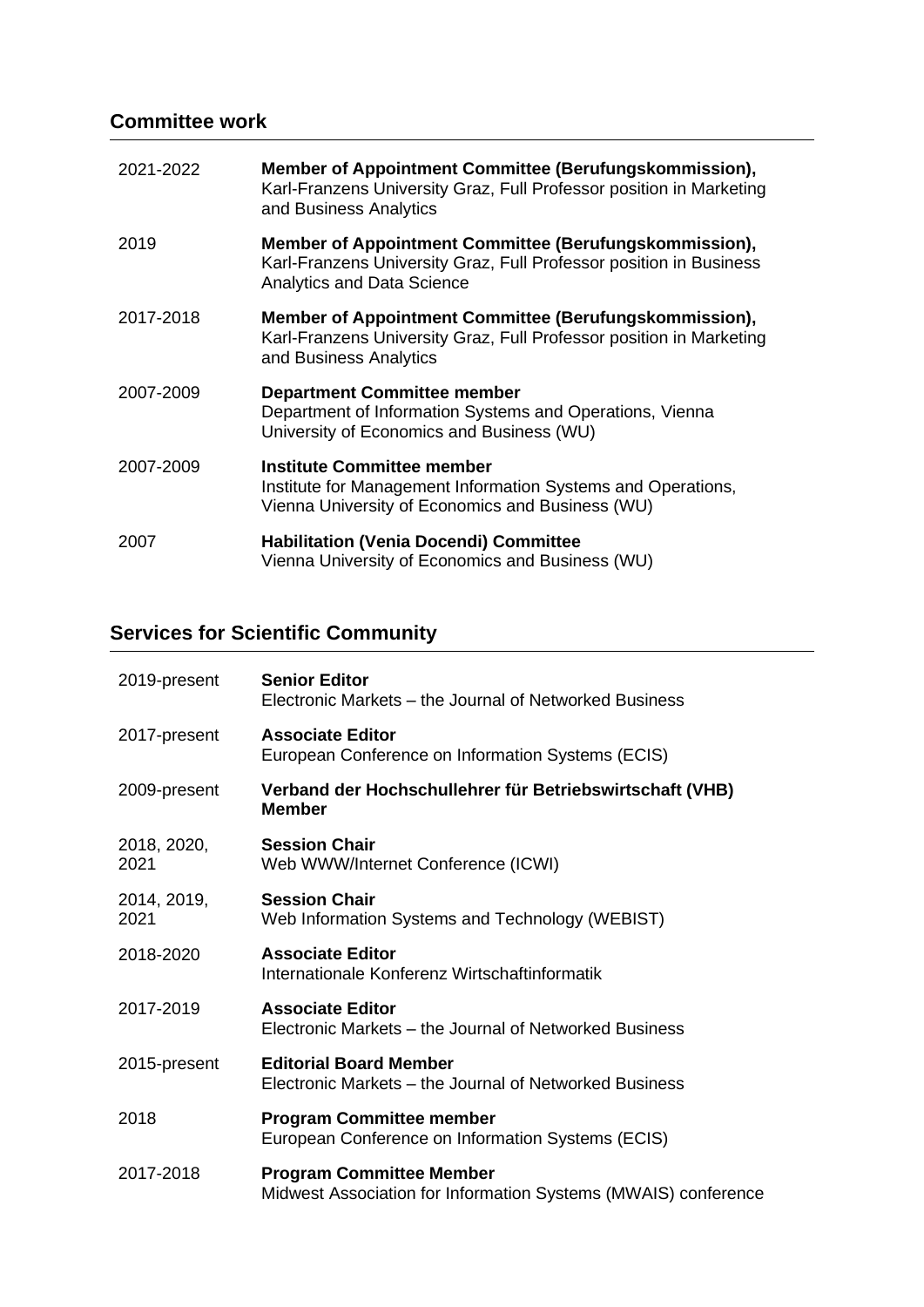| 2016      | <b>Editorial Board Member</b><br>Journal of the Association for Information Systems Special Issue on<br>Information Systems Solutions for Environmental Sustainability |
|-----------|------------------------------------------------------------------------------------------------------------------------------------------------------------------------|
| 2013-2018 | <b>Mini-Track Chair</b><br>Americas Conference on Information Systems (AMCIS)                                                                                          |
| 2007-2014 | <b>Associate Editor</b><br>Electronic Commerce Research Journal                                                                                                        |
| 2013      | <b>Program Committee member</b><br>International Conference on ICT Management for Global<br>Competitiveness and Economic Growth in Emerging Economies<br>(ICTM)        |
| 2012-2013 | <b>Track Chair</b><br>International Conference on Information Resources Management<br>(Conf-IRM) Track "E-Commerce, M-Commerce, and Social<br>Networking"              |
| 2007-2009 | <b>Executive Committee member</b><br>International Conference Wirtschaftsinformatik, Track "Value-<br><b>Added Networks"</b>                                           |
| 2005-2008 | <b>Program Committee member and Track Chair</b><br>Networking and Electronic Commerce Conference                                                                       |
| 2005-2007 | <b>Session Chair</b><br>European Conference on Information Systems                                                                                                     |

# **Reviewing Activities (current and past)**

| Communications of the AIS<br><b>Journals</b><br><b>Cornell Hospitality Quarterly</b><br><b>Decision Support Systems</b><br>Der Markt<br>European Journal of Information Systems (EJIS)<br>Electronic Commerce Research and Applications<br>Electronic Journal of Information Systems Evaluation<br>Electronic Markets – the Journal of Networked Business<br><b>Future Generation Computer Systems (FGCS)</b><br><b>IEEE Systems Journal</b><br>Information Resources Management Journal<br>International Journal of Information Management<br>International Journal of Production Economics<br>Internet Research<br>Journal of Information Science<br>Journal of Organizational Computing and Electronic Commerce<br>Journal of Pervasive and Mobile Computing<br>Journal of Retailing and Consumer Service<br>Journal of the Association for Information Systems<br><b>Telematics and Informatics</b><br><b>Technology in Society</b> |  |
|-----------------------------------------------------------------------------------------------------------------------------------------------------------------------------------------------------------------------------------------------------------------------------------------------------------------------------------------------------------------------------------------------------------------------------------------------------------------------------------------------------------------------------------------------------------------------------------------------------------------------------------------------------------------------------------------------------------------------------------------------------------------------------------------------------------------------------------------------------------------------------------------------------------------------------------------|--|
|-----------------------------------------------------------------------------------------------------------------------------------------------------------------------------------------------------------------------------------------------------------------------------------------------------------------------------------------------------------------------------------------------------------------------------------------------------------------------------------------------------------------------------------------------------------------------------------------------------------------------------------------------------------------------------------------------------------------------------------------------------------------------------------------------------------------------------------------------------------------------------------------------------------------------------------------|--|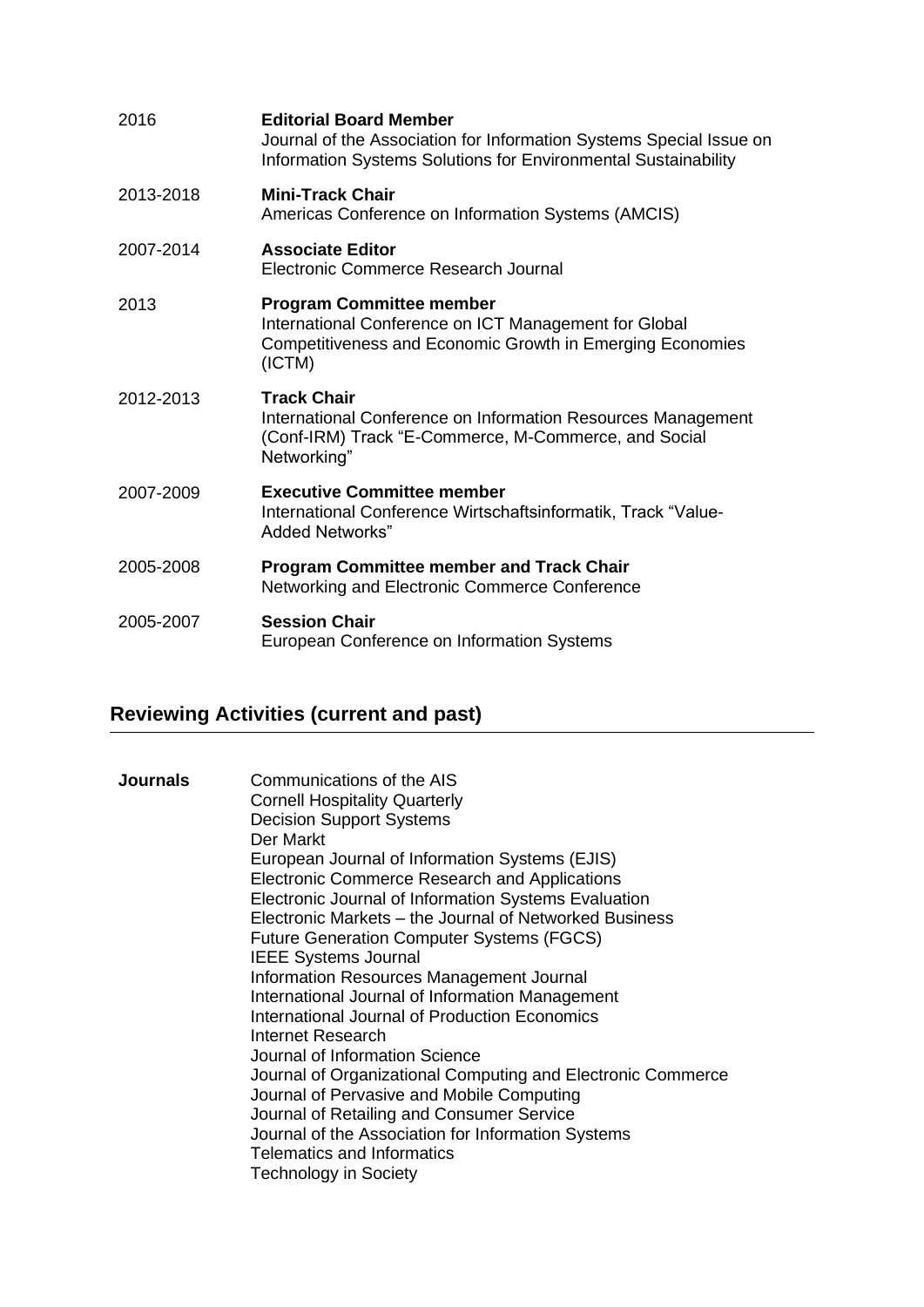| <b>Conferences</b><br>and books | Americas Conference on Information Systems (AMCIS)<br>Australasian Conference on Information Systems (ACIS)<br>Biennial International Conference on Business Market<br>Management in Association with the European Marketing Academy<br>Conference (BMM-EMAC)                                                                                                                                        |
|---------------------------------|------------------------------------------------------------------------------------------------------------------------------------------------------------------------------------------------------------------------------------------------------------------------------------------------------------------------------------------------------------------------------------------------------|
|                                 | Encyclopedia of E-Commerce, E-Government and Mobile<br>Commerce                                                                                                                                                                                                                                                                                                                                      |
|                                 | European Conference on Information Systems (ECIS)<br>European Academy of Management Conference (EURAM)<br>Hawaii International Conference on System Sciences (HICSS)<br>International Conference on Business Information Systems (BIS)<br>International Conference on Information and Communications<br>Technology Management (ICTM)<br>International Conference on Information Resources Management |
|                                 | (Conf-IRM)<br>International Conference on Information Systems (ICIS)<br>International Workshop on Data Quality Management and<br>Semantic Technologies (DQMST)<br>Internationale Tagung Wirtschaftsinformatik<br>Lecture Notes in Business Information Processing<br>Multikonferenz Wirtschaftsinformatik (MKWI)<br>Pacific Conference on Information Systems (PACIS)                                |
|                                 | Web Information Systems and Technology Conference (WEBIST)<br>Workshop for Information Security and Privacy (WISP)                                                                                                                                                                                                                                                                                   |

# **Industry collaborations**

| 2019-present | Handelsverband Österreich (Austrian Retail Association)<br>Scientific board member<br>Academic Prize jury member                                                                                                                      |
|--------------|---------------------------------------------------------------------------------------------------------------------------------------------------------------------------------------------------------------------------------------|
| 2020         | <b>ECR Austria and Vivatis Holding AG</b><br>Omni Shopper Journey workshop                                                                                                                                                            |
| 2019         | <b>Monopolverwaltung GmbH.</b><br>Expert assessment on data standards                                                                                                                                                                 |
| 2018-2019    | <b>ECR Austria</b><br>Academic lead and advice of the ECR working group on the Omni Shopper<br>Journey for the Austrian Fast Moving Consumer Goods (FMCG) industry                                                                    |
| 2015         | <b>GS1 Austria</b><br>Scientific study on the implementation drivers of the EDIFACT format<br>DESADV (dispatch advice) and GS1-128 transportation label                                                                               |
| 2012         | <b>Coca-Cola Beverages</b><br><b>Customer Centricity Workshop</b>                                                                                                                                                                     |
| 2011         | <b>GS1 Austria and EDITEL</b><br>Scientific study on the implementation status and drivers of EDIFACT<br>standards in the Austrian FMCG industry, in collaboration with the Institute<br>for Marketing, Karl-Franzens University Graz |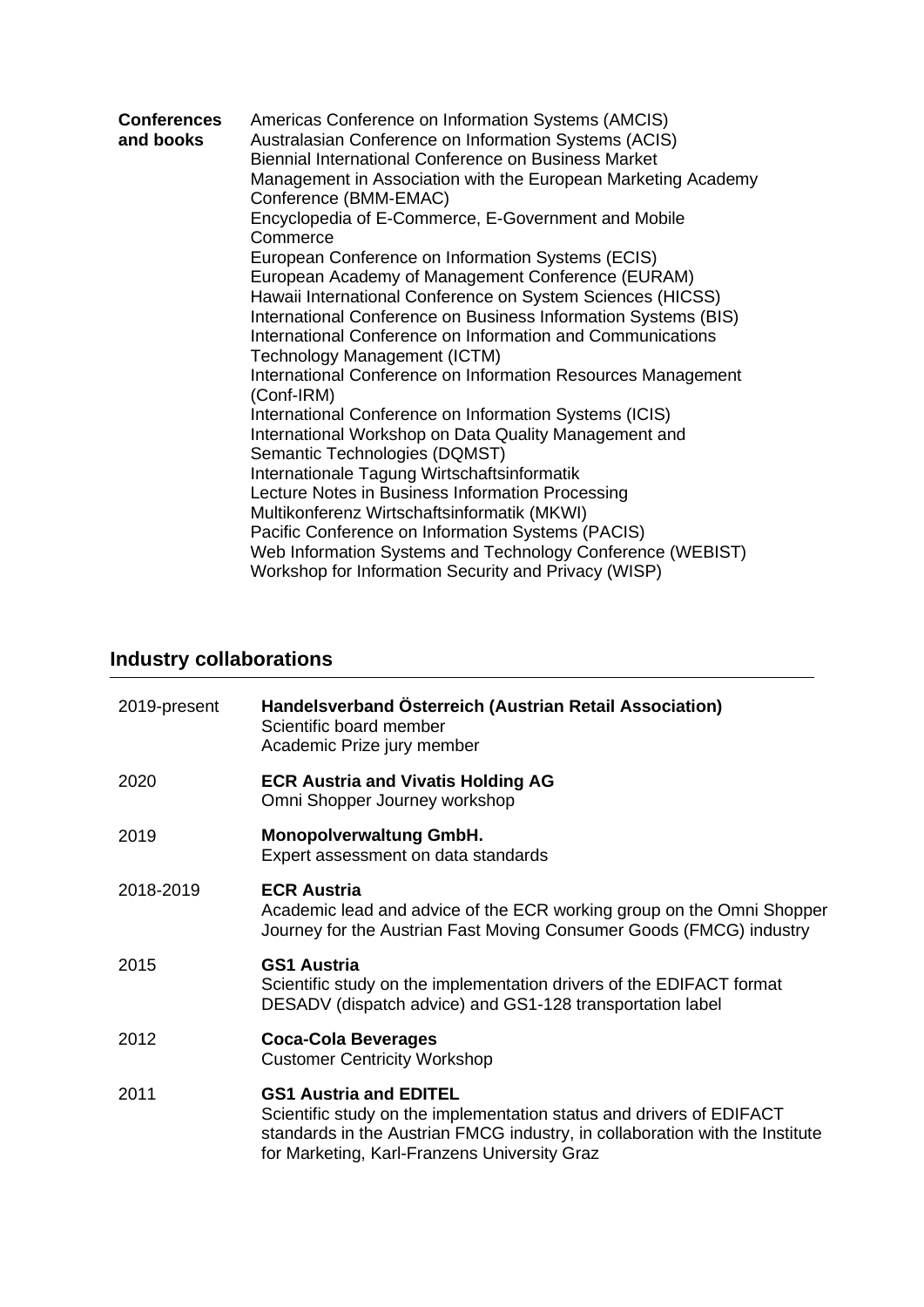| 2011 | <b>Metro C&amp;C Austria and Berglandmilch</b><br>Development of a key performance indicator (KPI) system for Vendor-<br>Managed Inventory |
|------|--------------------------------------------------------------------------------------------------------------------------------------------|
| 2010 | <b>GS1 Austria</b><br>Scientific study on the implementation drivers and barriers of electronic<br>exchange of item master data            |
| 2006 | Spar Österreichische Warenhandels AG<br>Analysis of disposition logistics processes in different ERP system modules                        |

### **Publications**

- 1. Madlberger, M. (2021): Artificial Intelligence in the Service Sector. In: Bruhn, M.; Hadwich, C. (eds.): Handbuch Dienstleistungsmanagement, Springer, 53-81.
- 2. Madlberger, M., Jizdny, J. (2021) Impact of Promotional Social Media Content on Click-Through Rate – Evidence from a FMCG Company, Proceedings of the 20th International Conference WWW/Internet (ICWI), October 2021, Lisbon, Portugal (online).
- 3. Madlberger, M., Adji-Andova, M. (2021). Stimulating Bank Customer Loyalty by E-Customer Relationship Management. 17th International Conference on Web Information Systems and Technologies, WEBIST 2021, October 2021, Valletta, Malta (online).
- 4. Madlberger, M., Kraemmer, L. (2021): Paid Advertising on Social Media: Antecedents and Impacts of General and Specific Attitudes. In: Bozzon, A.; Dominguez Majo, F. Filipe, J. (eds.): Lecture Notes in Business Information Processing, Springer, 218.237.
- 5. Madlberger, M., O'Neill, J. (2021): Antecedents of the Intention to Use Voice-Activated Assistants in Electronic Commerce, Proceedings of the European Marketing Academy Conference (EMAC) 2021, May 2021, Madrid, Spain (online).
- 6. Madlberger, M. (2020): Last Mile Logistics Reloaded: Automation and Personalization in Electronic Commerce Fulfillment. In: Bruhn, M.; Hadwich, C. (eds.): Handbuch Dienstleistungsmanagement, Gabler, 465-489.
- 7. Madlberger, M., O'Neill, J. Raising the Voice (2020): Exploring Antecedents of Voice-Activated Assistant Usage Intention, Proceedings of the 19th International Conference WWW/Internet (ICWI), Lisbon (online).
- 8. Madlberger, M., Kraemmer, L. Social Media Advertising (2019): The Role of the Social Media Platform and the Advertised Brand in Attitude Formation and Purchase Intention, Proceedings of the 15th International Conference on Web Information Systems and Technologies (WEBIST 2019), September 2019, Vienna.
- 9. Madlberger, M. (2019): Antecedents of Personal Information Disclosure on the Internet: An Analysis of Three Personal Information Disclosure Types, IAC-MEBM Conference, November 2019, Vienna.
- 10. Madlberger, M., Holzschuh, S. (2019): Omnishopper Journey Guidebook. ECR Austria.
- 11. Madlberger, M., Ortiz Bustamante, M. (2018): Commenting, Liking, Sharing: Drivers of Intention to Provide User Response to Video Advertisements in Social Media, Proceedings of the 17<sup>th</sup> International Conference on WWW/Internet (ICWI), October 2018, Budapest.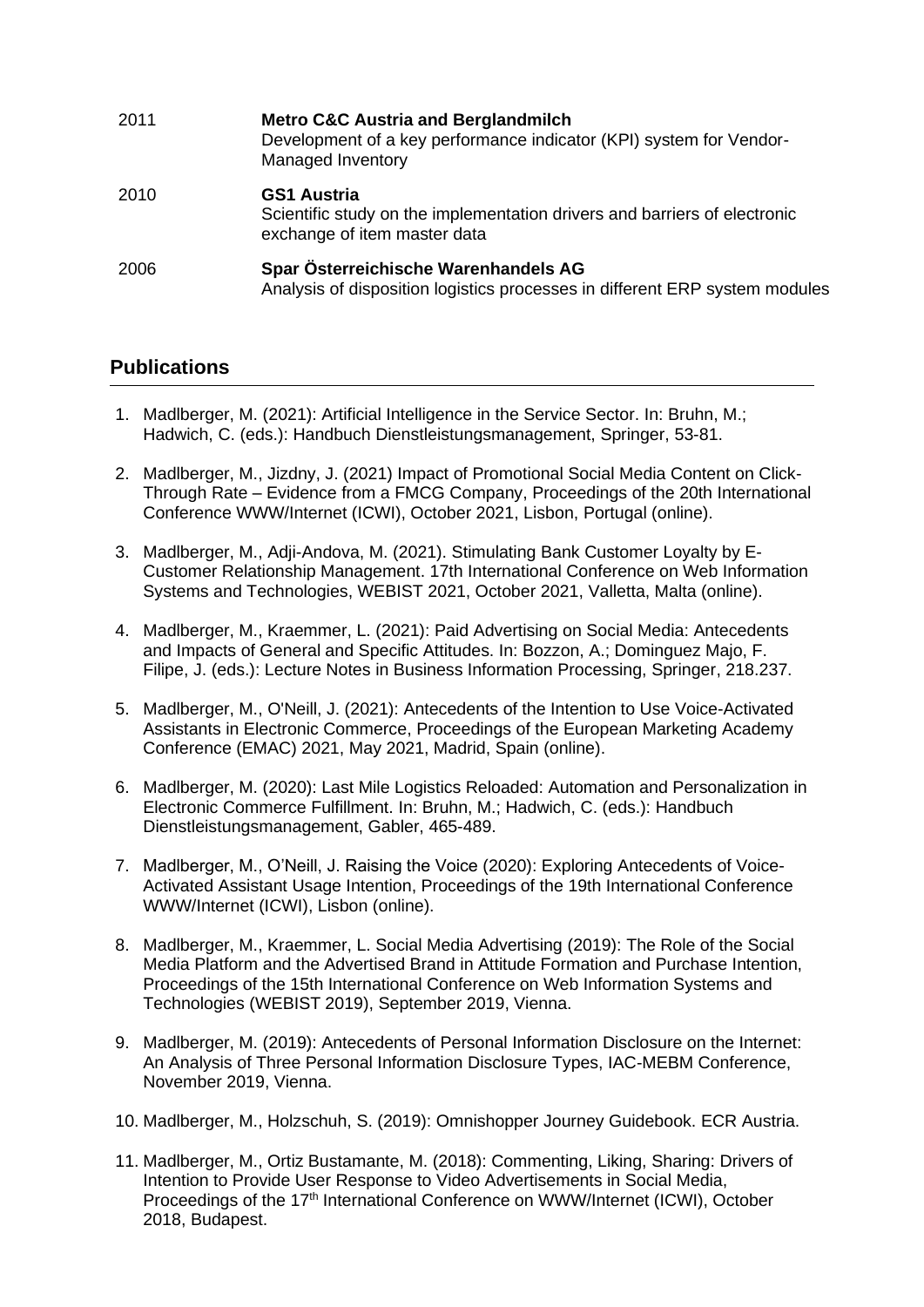- 12. Madlberger, M., Stipetic, M., Dlacic, J. (2018): Forming Affect, Behavior, and Cognition with Gamification: The Case of an Austrian Tourism Advergame. Proceedings of the Multikonferenz Wirtschaftsinformatik (MKWI) 2018, Lüneburg, Germany, March 2018.
- 13. Madlberger, M. (2017) Digitalisierung in der Supply Chain, Chapter in the online book "ECR Digital Edition", ECR Austria, https://www.ecr.digital/book/supply-sideprozesse/digitalisierung-in-der-supply-chain/
- 14. Madlberger, M., Matook, S. (2017) Theorizing e-Commerce Business Models: On the Impact of Partially and Fully Supported Transaction Phases on Customer Satisfaction and Loyalty. Australasian Journal of Information Systems 21, 1-25, DOI: http://dx.doi.org/10.3127/ajis.v21i0.1426.
- 15. Madlberger, M., Bhakoo, V., Bernroider, E. (2017): Heterogeneity of IOS Standards Usage: Evidence from the Fast-Moving Consumer Goods Sector. Proceedings of the BMM-EMAC 8th Biennial International Conference on Business Market Management in Association with EMAC, Kashyap, Vishal, Foscht, Thomas, Kleinaltenkamp, Michael (eds). School of Business, Economics, and Social Sciences.
- 16. Madlberger, M. (2017): The Role of Product Complexity for Antecedents of Travel Booking on the Internet. Proceedings of the 3rd RSEP Multidisciplinary Conference, Vienna, Austria, April 2017.
- 17. Madlberger, M. (2017:) Booking High-Complex Travel Products on the Internet: The Role of Trust, Convenience, and Attitude. Proceedings of the 15<sup>th</sup> Workshop on Web Information Systems, Dublin, Ireland, December 2016.
- 18. Madlberger, M. (2016): Drivers of Active and Passive Information Sharing Behavior on the Internet: The Role of Internet Usage Patterns and User Demographics. Proceedings of the 28th International Business Information Management Association Conference, Seville, Spain, November 2016.
- 19. Jurca, A., Madlberger, M. (2015): Ambient advertising characteristics and schema incongruity as drivers of advertising effectiveness. Journal of Marketing Communications 21(1), 48-54. DOI: 10.1080/13527266.2014.970824.
- 20. Madlberger, M. (2015): Integrating the technology acceptance model and satisfaction to understand drivers of online travel booking behavior. In Monfort, V. and Krempels, K.-H. (eds): Lecture Notes in Business Information Processing, Springer, 197-211.
- 21. Madlberger, M. (2015): Integration des GS1 Transportetiketts mit der DESADV. GS1 Austria.
- 22. Madlberger, M. (2015): Win/win durch DESADV: Immer noch topaktuell. GS1 Austria Information (3), 6-7.
- 23. Madlberger, M. (2014): Through the Eyes of the Traveler: Consumer Evaluation of Hotels in Eastern European Capitals Compared with Western, Southern, and Northern Europe. Journal of Eastern European and Central Asian Research (JEECAR) 1(2), 32- 40. DOI: http://dx.doi.org/10.15549/jeecar.v1i2.65.
- 24. Madlberger, M. (2014): I am off then: drivers of travelers' intentions to book trips online. An integrated study on technology acceptance and satisfaction. 10th International Conference on Web Information Systems and Technologies (WEBIST 2014), Barcelona, April 2014.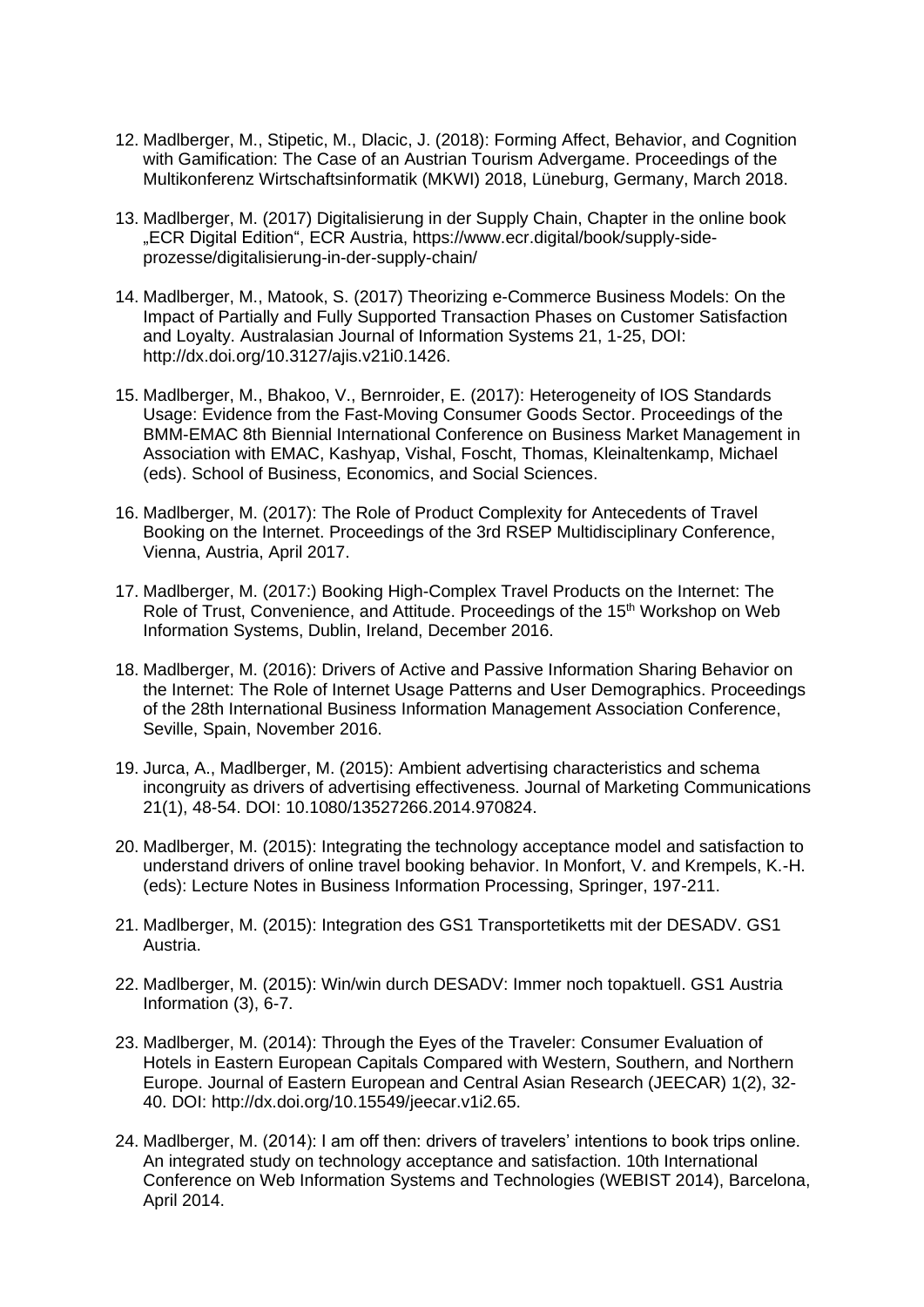- 25. Madlberger, M. (2014): Inter-organizational information systems in the supply chain. In Khosrow-Pour, M. (ed.): Encyclopedia of Information Science and Technology, Information Resources Management Association, 420-429. DOI: 10.4018/978-1-4666- 5888-2.ch503.
- 26. Madlberger, M., Foscht, T. (2014): Electronic Data Interchange Status quo und Entwicklungsperspektiven in Handel und Industrie. Tagung Handelsforschung 2014, Trier, October 2014.
- 27. Madlberger, M. (2014): Through the Eyes of the Traveler: Consumer Evaluation of Hotels in Eastern European Capitals Compared with Western, Southern, and Northern Europe. IEECA Conference, Vienna, October 2014.
- 28. Floh, A., Madlberger, M. (2013): The role of atmospheric cues in online impulse-buying behavior. Electronic Commerce Research and Applications, 12(6), 425-439. DOI: 10.1016/j.elerap.2013.06.001.
- 29. Madlberger, M., Nakayama, M. (2013): On top of the world, down in the dumps: Text mining the emotionality of online consumer reviews. Proceedings of the European Conference on Information Systems (ECIS), Utrecht, Netherlands, June 2013.
- 30. Madlberger, M., Matook, S. (2012): Creation of Utilitarian Value with Online and Offline Transaction Phases". Proceedings of the International Conference on Information Resources Management (Conf-IRM), Vienna, May 2012.
- 31. Madlberger, M. (2012): Reaching a Higher Level of Information Systems Integration: The Impact of Information Technology Substitution Strategies on Process Efficiency". Proceedings of the European Conference on Information Systems (ECIS), Barcelona, June 2012.
- 32. Madlberger, M. (2012) "Theoretical Foundations of Inter-Organizational Information Systems: Towards a Framework Grounded on Seven Theories", in: Vaidya, K. (ed.) *Inter-Organizational Information Systems and Business Management: Theories for Researchers,* IGI Global. Hershey, PA, 33-49.
- 33. Foscht, T., Madlberger, M., Dorner, F. (2011) "Informationswissenschaft und Marketing ein Gegensatz?" Das Beispiel des elektronischen Datenaustausches (EDI)", In: Petrovic, O., Schlögl, C., Reichmann, G. (eds.): Informationswissenschaft – Begegnungen mit Wolf Rauch, Böhlau, Vienna, 119-130.
- 34. Madlberger, M., Foscht, T. (2011) "EDI-EANCOM im österreichischen FMCG-Sektor", Research report available at http://www.gs1.at/index.php?option=com\_content&view=article&id=513:order2cash-diepapierlose-supply-chain-durch-elektronischen-datenaustauschedi&catid=155:aktuelles&Itemid=303.
- 35. Madlberger, M. (2011) "Can Data Quality Help Overcome the Penguin Effect? The Case of Item Mater Data Pools", *Proceedings of the 19th European Conference on Information Systems,* June 2011, Helsinki, Finland.
- 36. Madlberger, M. (2011) "Standards warden Standard", *GS1 Austria Information,* 1/2011.
- 37. Madlberger, M., Roztocki, N. (2010) "Digital Cross-Organizational Collaboration: A Metatriangulation Review", *Proceedings of the 43rd Hawaii International Conference on System Sciences, January 2010,* Poipu, Kauai, HI.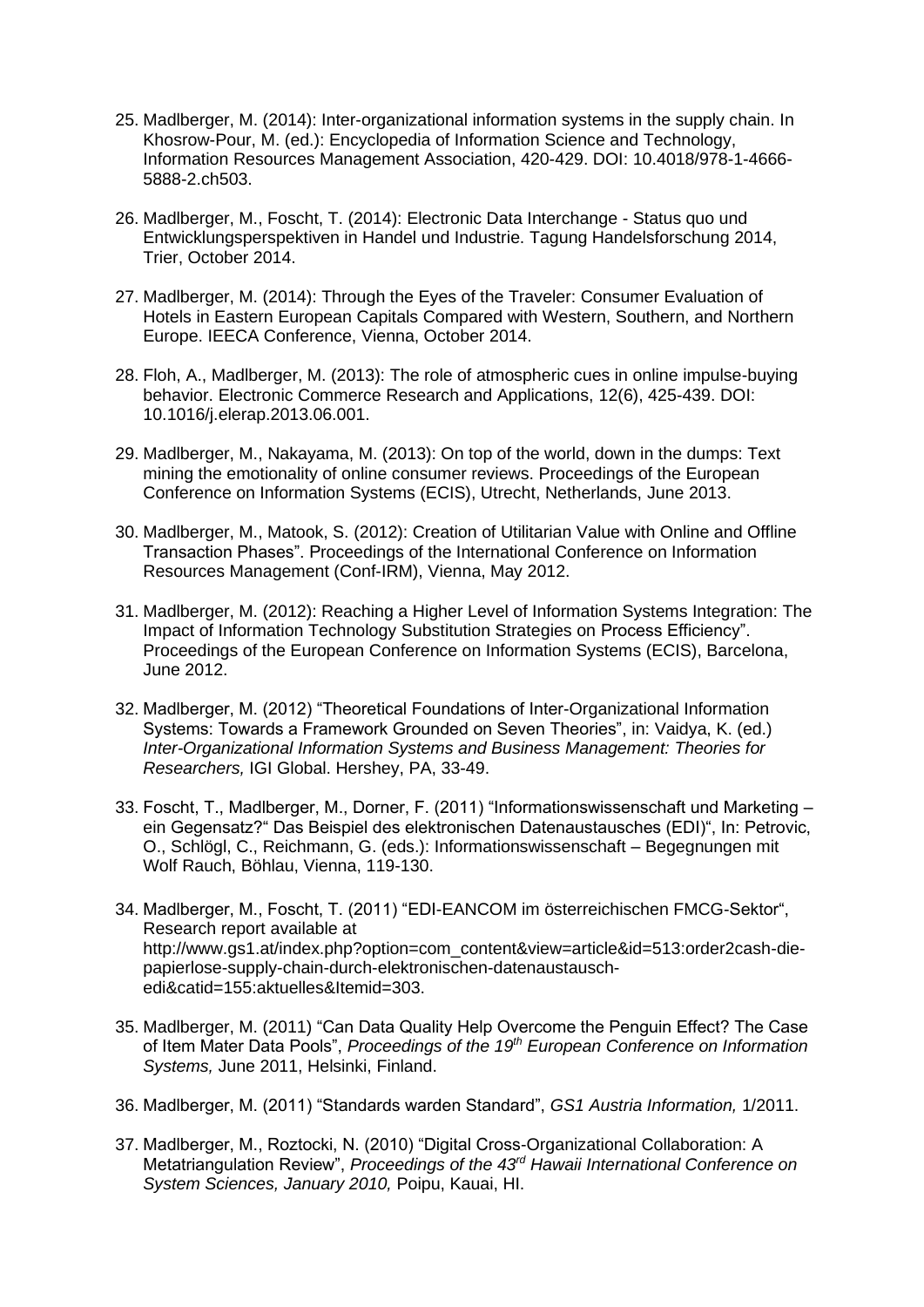- 38. Madlberger, M. (2010) "Interorganizational Collaboration, Information Sharing, and Information Systems: How Do They Fit Together?", *Proceedings of the 1st Global Academic Conference*, April 2010, George Herbert Walker School of Business and Technology, Webster University, St. Louis, MO.
- 39. Madlberger, M. (2010) "Elektronischer Stammdatenaustausch in Österreich". Research report available at http://www.gs1.at/index.php?option=com\_content&view=article&id=439:studieelektronischer-stammdatenaustausch-in-oesterreich&catid=65:gdsn&Itemid=96.
- 40. Madlberger, M. (2010) "Elektronischer Stammdatenaustausch: Wo ein Wille ist, ist auch ein Weg". *GS1 Austria Information,* 4/2010.
- 41. Madlberger, M., Roztocki, N. (2009) "Digital Cross-Organizational Collaboration: Towards a Preliminary Framework", *Proceedings of the 15th Americas Conference on Information Systems,* August 2009, San Francisco, CA.
- 42. Madlberger, M. (2009) "What Drives Firms to Engage in Interorganizational Information Sharing in Supply Chain Management?", *International Journal of e-Collaboration,* Vol. 5, No. 2, 18-42.
- 43. Madlberger, M., Roztocki, N. (2009) "Digital Cross-Organizational and Cross-Border Collaboration: A Scientometric Study", *Proceedings of the 42nd Hawaii International Conference on System Sciences,* Waikoloa, Big Island of Hawaii, HI.
- 44. Madlberger, M. (2009) "A Model of Antecedents of RFID Adoption Intention in the Supply Chain", *Proceedings of the 42nd Hawaii International Conference on System Sciences,*  Waikoloa, Big Island of Hawaii, HI.
- 45. Madlberger, M. (2009) Electronic Commerce, What Else? In: Müller, G., Neumann, G. (Hrsg.) Wirtschaftsinformatik – 35 Jahres zurück und 35 Jahre voraus, Österreichische Computer Gesellschaft, Wien, 123-131.
- 46. Madlberger, M., Roztocki, N. (2008) "Cross-Organizational and Cross-Border IS/IT Collaboration: A Literature Review", *Proceedings of the 14th Americas Conference on Information Systems,* August 2008, Toronto, Canada.
- 47. Madlberger, M. (2008) "Einsatz von RFID im Supply Chain Management: Eine empirische Analyse der Einflussfaktoren", *Proceedings of the Multikonferenz Wirtschaftsinformatik (MKWI),* February 2008, Munich, Germany.
- 48. Madlberger, M. (2008) "Interorganizational Collaboration in Supply Chain Management: What Drives Firms to Share Information with Their Trading Partners?", *Proceedings of the 41st Hawaii International Conference on System Sciences,* January 2008, Waikoloa, Big Island of Hawaii, HI.
- 49. Haghirian, P., Madlberger, M., Inoue, A. (2008) "Mobile Advertising in Different Stages of Development: A Cross-Country Comparison of Consumer Attitudes", *Proceedings of the 41st Hawaii International Conference on System Sciences,* January 2008, Waikoloa, Big Island of Hawaii, HI.
- 50. Madlberger, M. (2008) "Online Shopping and Catalog Shopping: Exogenous and Endogenous Antecedents of Consumers' Channel Choice", in: Khosrow-Pour, M. (ed.) *Web Technologies for Commerce and Services Online,* IGI Global. Hershey, PA.
- 51. Zumpe, S., Madlberger, M. (2007) "Serving Online Customers Better in the Tourism Industry", *Information Age,* November/December, Australia, 48-52.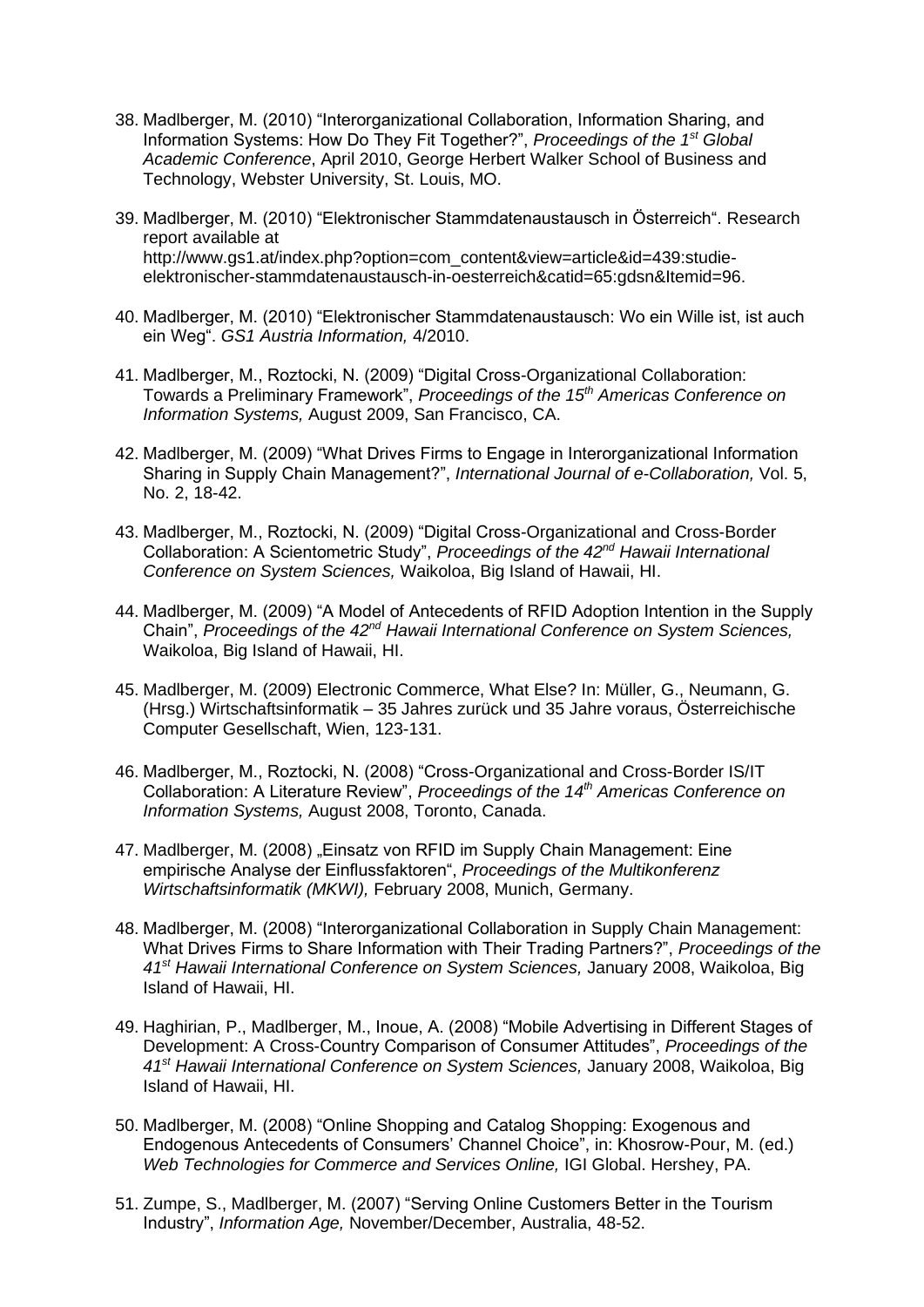- 52. Hansen, H.R., Knotzer, N., Madlberger, M. (2007) "Empfehlungssysteme zur Verkaufsberatung im Internet – State of the Art und Konsumentenakzeptanz", *Wirtschaftsinformatik* 49(1), 50-61.
- 53. Zumpe, S., Madlberger, M. (2007) "A Transaction-Based Framework for Business Models in Electronic Commerce", *Proceedings of the Pacific Asia Conference on Information Systems,* July 2007, Auckland, New Zealand.
- 54. Hansen, H.R., Madlberger, M. (2007) "Beziehungen zwischen dem Internet-Vertrieb und anderen Absatzwegen im Einzelhandel", in: Wirtz, B.W. (ed.) *Handbuch Multi-Channel-Marketing*, Gabler, Wiesbaden, 763-787.
- 55. Haghirian, P., Madlberger, M. (2007) "Cross-Cultural Consumer Perceptions of Advertising via Mobile Devices: Some Evidence from Europe and Japan", in: Huang, W., Wang, Y., Day, J. (eds.) *Global Mobile Commerce. Strategies, Implementation and Case Studies,* IGI Global, Hershey, PA, 215-234.
- 56. Knotzer, H., Madlberger, M. (2007) "Consumers' Interest in Personalized Recommendations: The Role of Product-Involvement and Opinion Seeking", *Proceedings of the 40th Hawaii International Conference on System Sciences,* January 2007, Waikoloa, Big Island of Hawaii, HI.
- 57. Madlberger, M. (2006) "Exogenous and Endogenous Antecedents of Online Shopping in a Multi-Channel Environment: Evidence from a Catalog Retailer in the German-Speaking World", *Journal of Electronic Commerce in Organizations* 4(4), 29-52.
- 58. Haghirian, P., Madlberger, M. (2006) "Cross-Cultural Perceptions of Advertising via Mobile Devices - Some Evidence from Austrian and Japanese Students", *Proceedings of the 14th ECIS 2006 Conference*, June 2006, Göteborg, Sweden.
- 59. Haghirian, P., Madlberger, M., Inoue, A. (2006) "Attitude Toward Mobile Advertising in Different Stages of Technology Diffusion - A Cross-Country Comparison", *Proceedings of the 2006 Academy of Marketing Science - Cultural Perspectives in Marketing Conference Information Resources Management Conference*, July 2006, Seoul, Korea.
- 60. Madlberger, M. (2006) "Strategic and Operational Benefits of B2B Data Exchange Technologies in Supply Chain Management", *Proceedings of the Information Resources Management Conference (IRMA)*, May 2006, Washington DC.
- 61. Madlberger, M. (2006) "Strategic and Operational Performance of Interorganizational Information Sharing", *Proceedings of the Marketing Management Association Spring Conference*, March 2006, Chicago, IL.
- 62. Madlberger, M. (2006) "Multi-Channel Retailing in B2C E-Commerce", in: Khosrow-Pour, M. (ed.) *Encyclopedia of E-Commerce, E-Government, and Mobile Commerce,* Idea Group, Hershey, PA.
- 63. Madlberger, M. (2006) "Internetbasierte Marketinginstrumente und Marktforschungsmethoden für Electronic Retailing", in: Schnedlitz, P., Buber, R., Reutterer, T., Schuh, A., Teller, C. (eds.) *Innovationen in Marketing und Handel,* Linde International, Vienna, 515-517.
- 64. Madlberger, M. (2005) "A Model of Antecedents of Inter-Organizational Information Sharing", *Proceedings of the Networking and Electronic Commerce Research Conference (NAEC) 2005*, Riva del Garda, Italy, October 2005.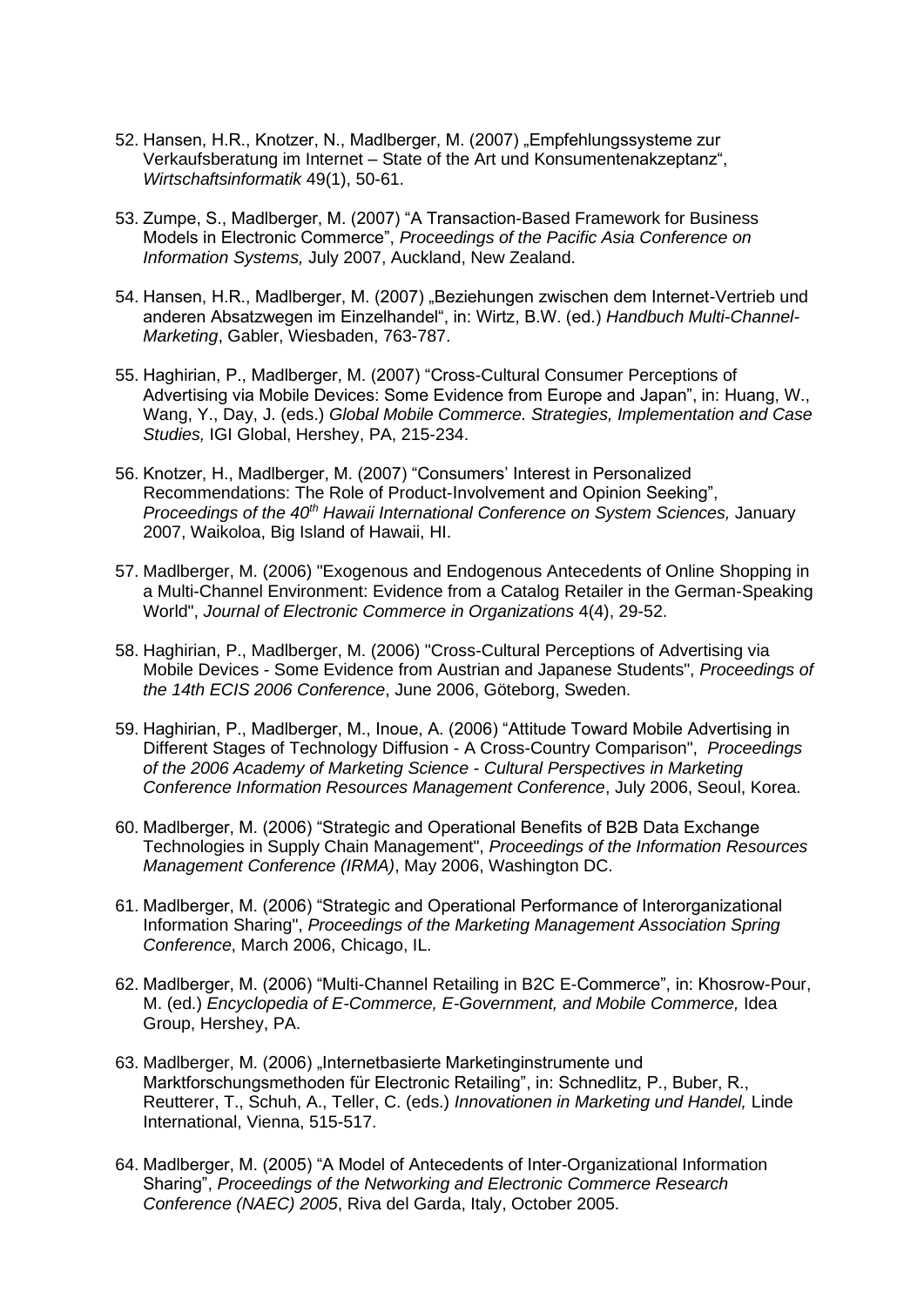- 65. Madlberger, M. (2005) "Application of Internet-based Marketing Instruments", in: Krishnamurthy, S. (ed.) *Contemporary Research in E-Marketing Volume 2*, Hershey, PA, Idea Group, 284-303.
- 66. Madlberger, M., Sester, A. (2005) "The Last Mile in an Electronic Commerce Business Model – Service Expectations of Austrian Online Shoppers", *Proceedings of the European Conference on Information Systems,* Regensburg, Germany, May 2005.
- 67. Haghirian, P., Madlberger, M. (2005) "Consumer Attitude Toward Advertising Via Mobile Devices – An Empirical Investigation Among Austrian Users", *Proceedings of the European Conference on Information Systems,* Regensburg, Germany, May 2005.
- 68. Haghirian, P., Madlberger, M., Tanuskova, A. (2005) "Increasing Advertising Value of Mobile Marketing – An Empirical Study of Antecedents", *Proceedings of the 38th Hawaii International Conference on System Sciences (HICSS),* January 2005, Waikoloa, Big Island of Hawaii, HI.
- 69. Madlberger, Maria (2004) *Electronic Retailing*, Deutscher Universitätsverlag Gabler Edition Wissenschaft: Wiesbaden, Germany.
- 70. Madlberger, M. (2004) "Strategies and Business Models in Electronic Retailing: Indications from the U.S. and the UK", *Proceedings of the International Conference on Electronic Commerce,* Delft, Netherlands, October 2004.
- 71. Arami, M., Treiblmaier, H., Pinterits, A., Madlberger, M. (2004) "Information Privacy Concerns and E-Commerce: An Empirical Investigation". *Proceedings of the Tenth Americas Conference on Information Systems (AMCIS)*, New York, NY, August 2004.
- 72. Treiblmaier, H., Madlberger, M., Knotzer, N., Pollach, I. (2004) "Evaluating Personalization and Customization from an Ethical Point of View: An Empirical Study", *Proceedings of the 37th Hawaii International Conference on System Sciences (HICSS),* January 2004, Waikoloa, Big Island of Hawaii, HI.
- 73. Hansen, H.R., Madlberger, M., Treiblmaier, H., Knotzer, N., Arami, M. (2004): "Aktuelle Forschungsfragen im B2C E-Commerce", in: Trommsdorff, V. (ed.) *Jahrbuch Handelsforschung 2004*, BBE Verlag, Cologne, Germany, 541-566.
- 74. Madlberger, Maria (2003): "Internet Marketing by Electronic Retailers: An Empirical Evaluation of Online Shops in the US, UK, and Austria". *Proceedings of the 6th International Conference on Electronic Commerce Research (ICECR-6)*, October 2003, Dallas, TX.
- 75. Treiblmaier, H., Madlberger, M., Brandtweiner, R., Pollach, I. (2003) "Eco-Labelling an Adequate Means of Assessing a Company's Environmental Strategies?", *Proceedings of the Sustainable Planning and Development Conference*, October 2003, Skiathos, Greece.
- 76. Treiblmaier, H., Simhandl, G., Madlberger, M. (2003) "Mobile Technologies in the Health Care Sector: Assessing the Potentials of Ambient Intelligence in the Public Health System". *Proceedings of the E-COMM-LINE Conference 2003*, Bucharest, Romania.
- 77. Madlberger, M. (2002): *Internetbasierte Marketinginstrumente und Marktforschungsmethoden für Electronic Retailing*. Doctoral Thesis at the Vienna University of Economics and Business Administration, Vienna, Austria.
- 78. Madlberger, M., Maier, G. (2002) "E-Commerce, Logistik und räumliche Preisstrategien", *Proceedings of the Annual Conference of the Vienna University of Economics and Business Administration*, November 2002, Vienna, Austria.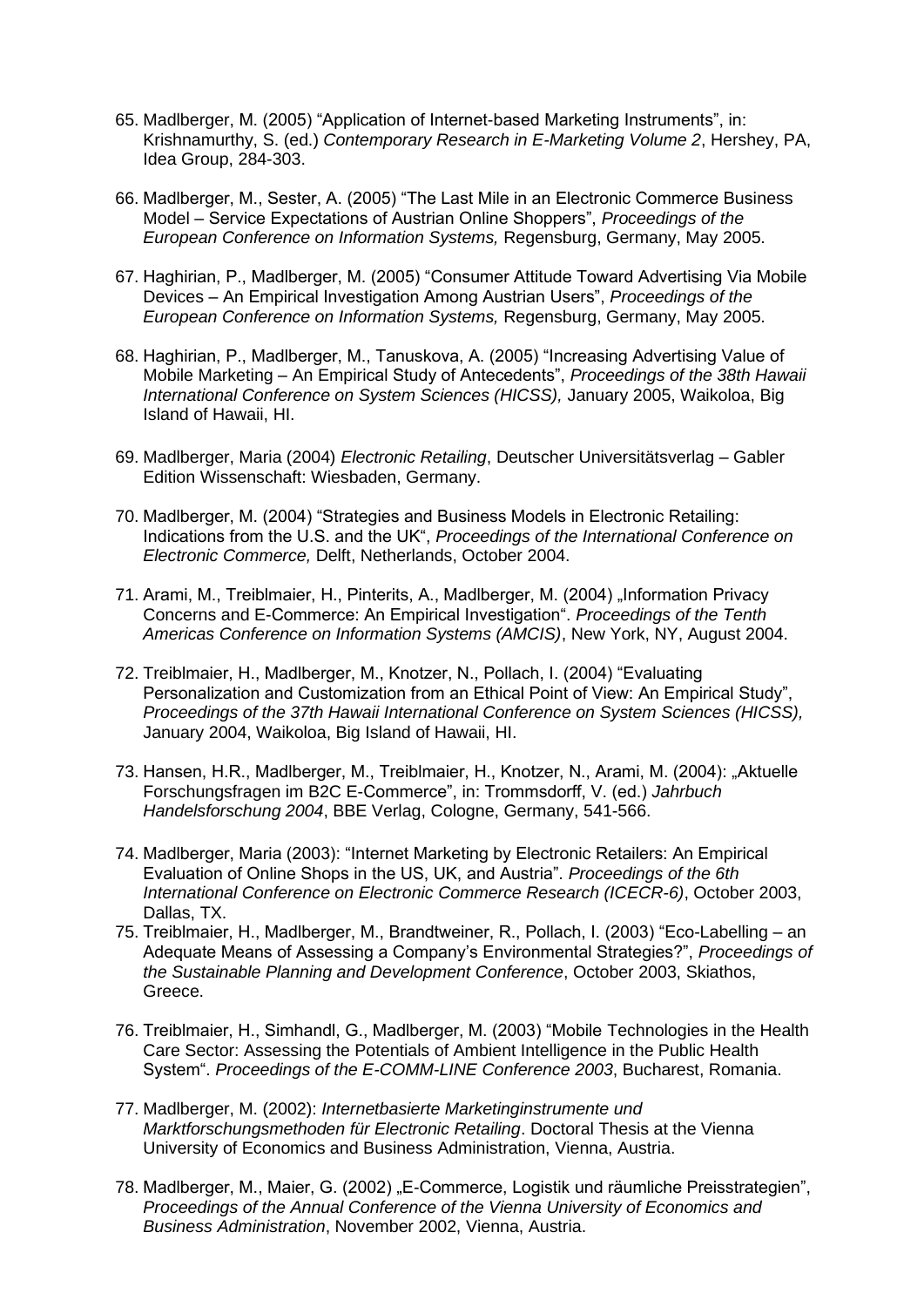- 79. Kotzab, H., Madlberger, M. (2002) "Elektronische Distribution und stationärer Handel ein Widerspruch? Empirische Erfahrungen aus Europa", in: Ahlert, D., Olbrich, R., Schröder, H. (eds.) *Jahrbuch Handelsmanagement 2002*, Deutscher Fachverlag, Frankfurt am Main, Germany, 317-336.
- 80. Schnedlitz, P., Madlberger, M. (2002): "Multi-Channel-Retailing: Herausforderungen an die Logistik durch Hauszustellung, in: Ahlert, D., Olbrich, R., Schröder, H. (eds.) *Jahrbuch Handelsmanagement 2002*, Deutscher Fachverlag, Frankfurt am Main, Germany.
- 81. Schnedlitz, P., Madlberger, M. (2002): "Pfandflaschen als betriebswirtschaftliches Problem vor dem Hintergrund der Wertschöpfungsdiskussion von Industrie und Handel", in: Trommsdorff, V. (ed.) *Jahrbuch Handelsforschung 2001/02*, BBE Verlag, Cologne, Germany.
- 82. Madlberger, M., Maier, G. (2002) "Die Raumüberbrückungsfunktion des Handels als Grundlage der Distributionslogistik des E-Commerce", *Proceedings of the WU-Jahrestagung 2002 "Forschung für Wirtschaft und Gesellschaft",* Vienna University of Economics and Business Administration, Vienna, Austria.
- 83. Madlberger, M., Kotzab, H. (2001): "State of the Art of Electronic Retailing in Austria", *EM - Electronic Markets*, Vol. 11, No. 1, 64-74.
- 84. Kotzab, H., Madlberger, M. (2001) "European Retailing in E-Transition? An Empirical Evaluation of Web-based Retailing - Indications from Austria", *International Journal of Physical Distribution & Logistics Management*, Vol. 31, No. 6, 440-462.
- 85. Kotzab, H., Madlberger, M. (2001) "www.stationaererhandelgoesinternet.at Ergebnisse einer empirischen Bestandsaufnahme", in: Sebastian, H.-J., Grünert, T. (eds.) *Logistik Management – Supply Chain Management und e-Business,* B.G. Teubner, Stuttgart, Germany, 173-180.
- 86. Kotzab, H., Madlberger, M., Alvarado, U. (2001): "Developing and Managing Channel Relationships in the Grocery Industry: The Case of Efficient Consumer Response", in: Ortega Martínez, E., González Ruiz, L., Pérez del Campo, E. (eds.) *IV Forum Internacional sobre Las Ciencias, las Técnicas y el Arte Aplicadas al Marketing, Best Papers Proceedings*, November 2001, Madrid, Spain.
- 87. Schnedlitz, P., Madlberger, M. (2001) *Zukunftschancen für Mehrweggebinde*, Series Retailing and Marketing, No. 31, Department of Retailing and Marketing, Vienna University of Economics and Business Administration.
- 88. Schnedlitz, P., Madlberger, M., Teller, C., Ederer, H., Raudaschl, G. (2001) *Hauszustellung von Lebensmitteln*, Series Retailing and Marketing, No. 32, Department of Retailing and Marketing, Vienna University of Economics and Business Administration.
- 89. Schnedlitz, P., Madlberger, M., Teller, C., Repe, S. (2001) *Alternative Kommunikationspolitik für Kinder*, Series Retailing and Marketing, No. 33, Department of Retailing and Marketing, Vienna University of Economics and Business Administration.
- 90. Madlberger, M. (2001): "Von der Vision zur Umsetzung", *Key Account*, 9(11).
- 91. Madlberger, M. (2001) "What's New, Supply Side?" *Key Account*, 9(12).